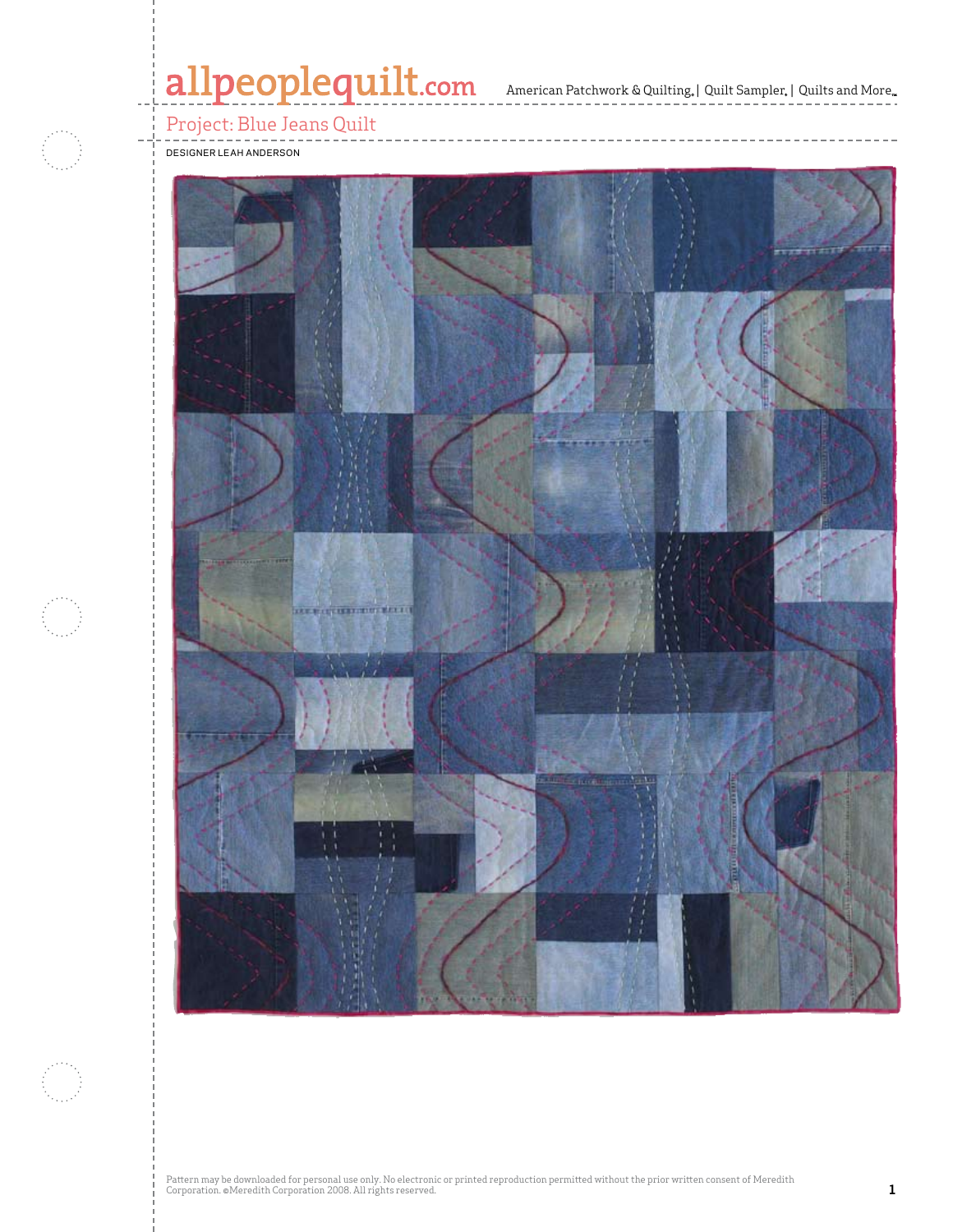### allpeoplequilt.com

American Patchwork & Quilting, | Quilt Sampler, | Quilts and More.

Project: Blue Jeans Quilt

All jeans are not created equal; therefore, jeans in different sizes will yield different amounts of denim. Although the number of jeans you use will depend on their sizes, the nine pairs called for in the materials list should yield enough denim and color variations to make an eye-catching throw. To add the most contrast to the quilt top, be sure to include a variety of washes in the finished blocks.

#### materials

- **•**  9 pairs of jeans (blocks)
- <sup>2</sup>/<sub>3</sub> yard hot pink batik (binding)
- **3%** yards backing fabric
- **•**  <sup>66</sup>×76" batting

Yarn: bulky-weight fuchsia, worsted-weight hot pink and silver metallic

Finished quilt: 601⁄2×701⁄2" Finished blocks: 10" square; 10×20" rectangle

Unless otherwise specified, quantities are for 44⁄45"-wide, 100% cotton fabrics. All measurements include a 1⁄4" seam allowance. Sew with right sides together unless otherwise stated

#### cut fabrics

To make the best use of your fabrics, cut pieces in the following order.

Use cutting and assembly instructions that follow, or work with denim scraps cut from your jeans to create 42 blocks that are each  $10\frac{1}{2}$ " square.

To get her denim scraps, designer Leah Anderson cut most pairs of jeans slightly to the left of the inside seam all the way up on one leg and slightly to the left of

the outside seam all the way up on the other. To get more texture and some fun detail in her blocks, Leah left the jeans seam attached when measuring some of the denim pieces.

**From jeans, cut:**

- **•** 2-61⁄2×201⁄2" rectangles
- **2–51/2×201/2** rectangles
- **<sup>•</sup>** 2-41⁄2×201⁄2" rectangles
- **•** 18-10<sup>1</sup>/<sub>2</sub>" squares
- **•** 2-81⁄2×10<sup>1</sup>⁄2" rectangles
- **•** 3-71⁄2×10<sup>1</sup>⁄2" rectangles
- **•** 5-61⁄2×10<sup>1</sup>/<sub>2</sub>" rectangles
- **•** 5-51⁄2×10<sup>1</sup>⁄2" rectangles
- **•** 9-41/<sub>2</sub>×101/<sub>2</sub>" rectangles
- 5-31⁄2×10<sup>1</sup>⁄2" rectangles
- **6-21/2×101/2** rectangles
- **•** 4-51⁄2×61⁄2" rectangles
- **•** 2-5<sup>1</sup>⁄<sub>2</sub>" squares
- 4-41⁄2×51⁄2" rectangles
- **From hot pink batik, cut:**
- 7-2<sup>1</sup>⁄<sub>2</sub>×42" binding strips

#### assemble blocks

- 1. Sew together a  $6\frac{1}{2} \times 20\frac{1}{2}$ " rectangle and a 41⁄2×201⁄2" rectangle to make Block A (Diagram 1). Press seam in one direction. Block A should be 10<sup>1</sup>/<sub>2</sub>×20<sup>1</sup>/<sub>2</sub>" including seam allowances. Repeat to make a second Block A.
- 2. Join two 51⁄2×201⁄2" rectangles to make Block B (Diagram 2). Press seam in one direction. Block B should be 10<sup>1</sup>/<sub>2</sub>×20<sup>1</sup>/<sub>2</sub>" including seam allowances.
- 3. Sew together an  $8\frac{1}{2}\times10\frac{1}{2}$ " rectangle and a 2<sup>1</sup>/<sub>2</sub>×10<sup>1</sup>/<sub>2</sub>" rectangle to make Block C (Diagram 3). Press seam in one direction. Block C should be 10<sup>1</sup>/<sub>2</sub>" square including seam allowances. Repeat to make a second Block C.
- 4. Join a  $7\frac{1}{2} \times 10\frac{1}{2}$ " rectangle and a 31⁄2×101⁄2" rectangle to make Block D (Diagram 4). Press seam in one direction. Block D should be 10<sup>1</sup>/<sub>2</sub>" square including seam allowances. Repeat to make three total of Block D.
- 5. Sew together a  $6\frac{1}{2} \times 10\frac{1}{2}$ " rectangle and a 41⁄2×101⁄2" rectangle to make Block E (Diagram 5). Press seam in one direction. Block E should be 10<sup>1</sup>/<sub>2</sub>" square including seam allowances. Repeat to make four total of Block E.
- 6. Join two  $5\frac{1}{2} \times 10\frac{1}{2}$ " rectangles to make Block F (Diagram 6). Press seam in one direction. Block F should be  $10\frac{1}{2}$ " square including seam allowances. Repeat to make a second Block F.
- 7. Referring to Diagram 7, sew together two 41⁄2×101⁄2" rectangles and a 21⁄2×101⁄2" rectangle to make Block G. Press seams in one direction. Block G should be 10<sup>1/2</sup> square including seam allowances. Repeat to make a second Block G.
- 8. Referring to Diagram 8, join a 61⁄2×10<sup>1</sup>⁄2" rectangle and two 21⁄2×101⁄2" rectangles to make Block H. Press seams in one direction. Block H should be 10<sup>1</sup>/<sub>2</sub>" square including seam allowances.
- 9. Referring to Diagram 9, sew together a 41⁄2×101⁄2" rectangle and two 31/2×101/2" rectangles to make Block I. Press seams in one direction. Block I should be 10<sup>1/2</sup> square including seam allowances.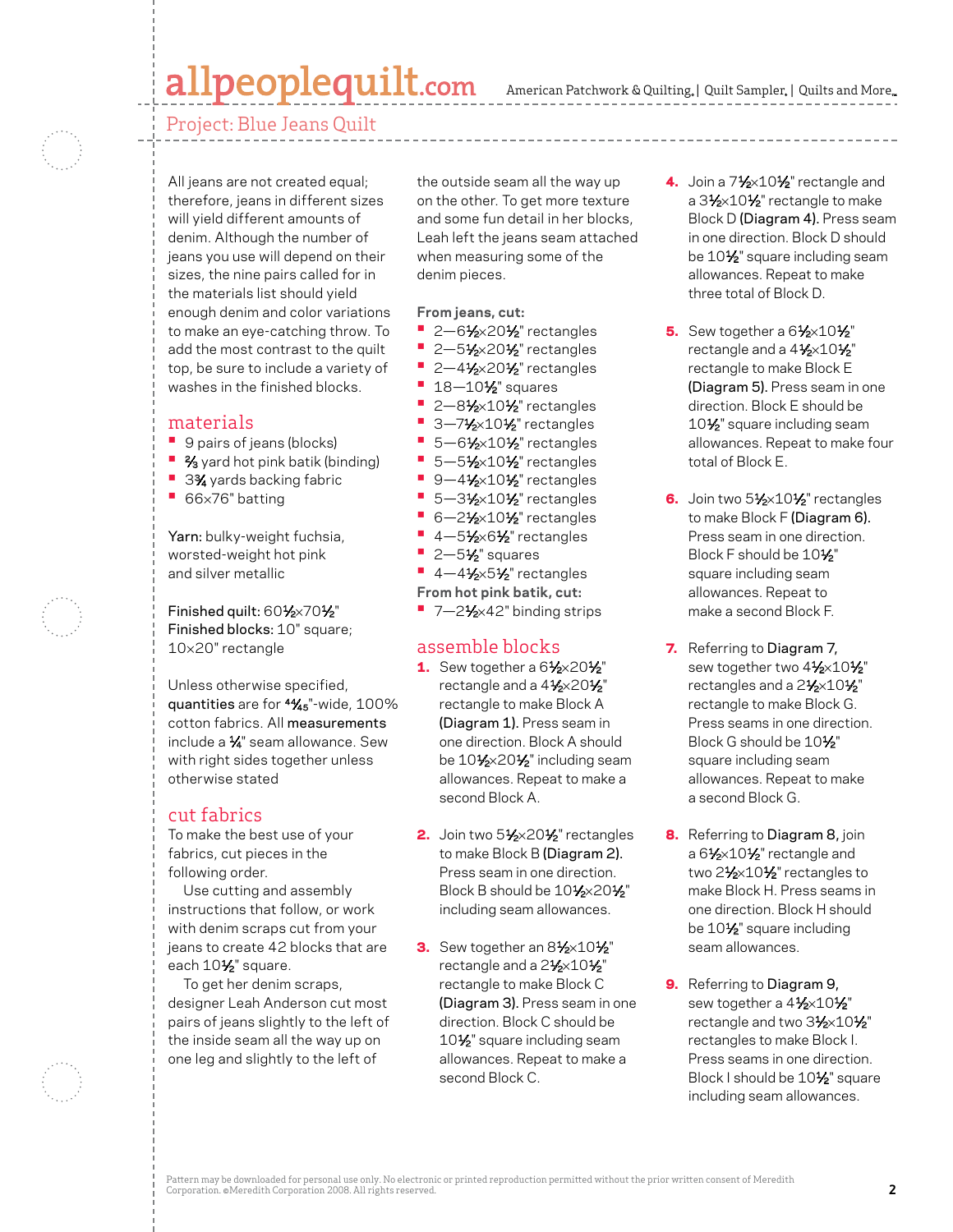### lpeoplequilt.com



#### Project: Blue Jeans Quilt

- 10. Sew together two 5½" squares; press seam in one direction. Add a 51⁄2×101⁄2" rectangle to make Block J (Diagram 10). Press seam in one direction. Block J should be  $10\frac{1}{2}$ " square including seam allowances.
- 11.Referring to Diagram 11, sew together two 51/2×61/2" rectangles and two 41/2×51/2" rectangles in pairs. Press seams in opposite directions. Join pairs to make Block K; press seam in one direction. Block K should be 10<sup>1</sup>/<sub>2</sub>" square including seam allowances. Repeat to make a second Block K.

#### assemble quilt Top

- 1. Referring to Quilt Assembly Diagram, lay out the eighteen 10<sup>1</sup>/<sub>2</sub>" squares and the blocks in five horizontal rows.
- **2.** Sew together pieces in sections in the top and bottom rows. Press seams in one direction, alternating direction with each row. Join rows to make the quilt top. Press seams in one direction.

#### finish quilt

- 1. Layer quilt top, batting, and backing; baste.
- 2. Quilt as desired. Leah handquilted wavy lines across the quilt top using a running stitch and a backstitch with three colors and two weights of yarn for variety and texture.

 To make a running stitch, pull needle up at A (see diagram left) and insert it back into fabric at B, about 3⁄4" from A. Continue in same manner, leaving about a stitch width between each stitch. To backstitch, pull needle up at A (see diagram bottom left). Insert it back into fabric at B (about  $\frac{3}{4}$ " from A), and bring it up at C. Push needle down again at D, and bring it up at E. Continue in same manner.

**3.** Bind with hot pink batik binding strips.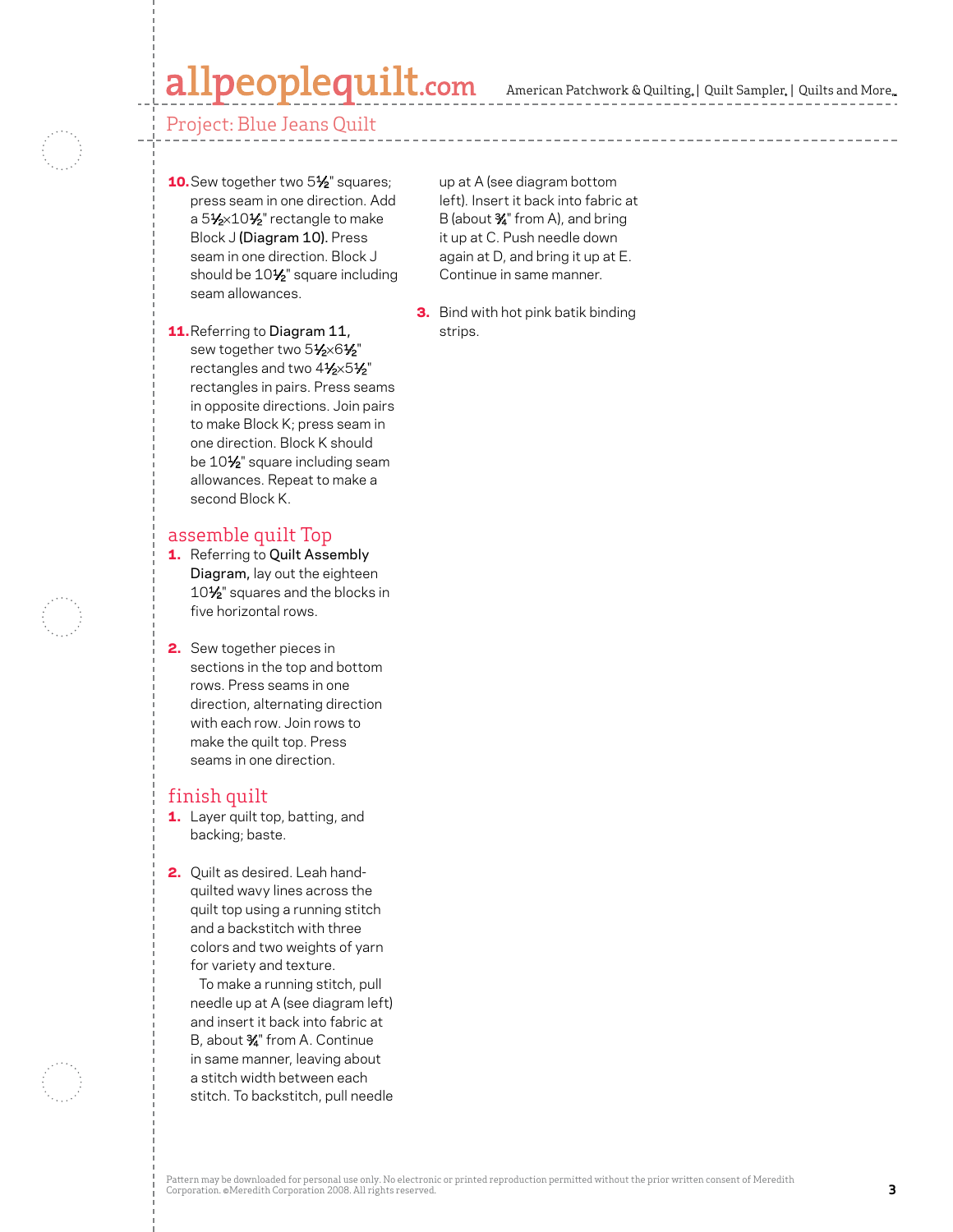### allpeoplequilt.com American Patchwork & Quilting, | Quilt Sampler, | Quilts and More...

#### Project: Blue Jeans Quilt



DIAGRAM 1 – BLOCK A



DIAGRAM 3 – BLOCK C



DIAGRAM 7 – BLOCK G



DIAGRAM 4 – BLOCK D



DIAGRAM 8 – BLOCK H



DIAGRAM 2 – BLOCK B



DIAGRAM 5 – BLOCK E



DIAGRAM 6 – BLOCK F



DIAGRAM 9 – BLOCK I



DIAGRAM 10 - BLOCK J APQ December 2006



DIAGRAM 11 – BLOCK K

G E FC DA B

**BACKSTITCH** 

A  $G F \rightarrow E D$ 

RUNNING STITCH